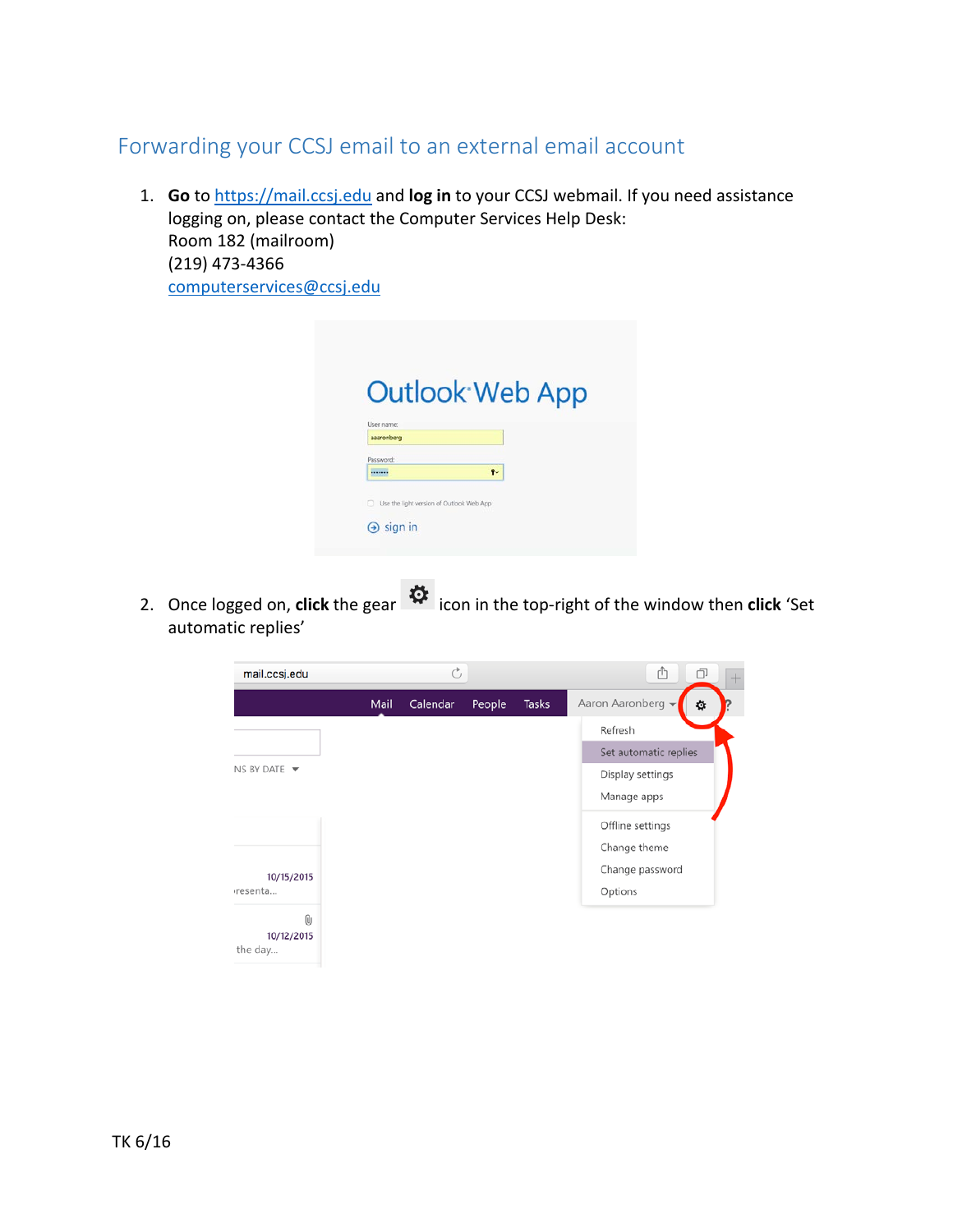3. **Click** the 'inbox rules' tab

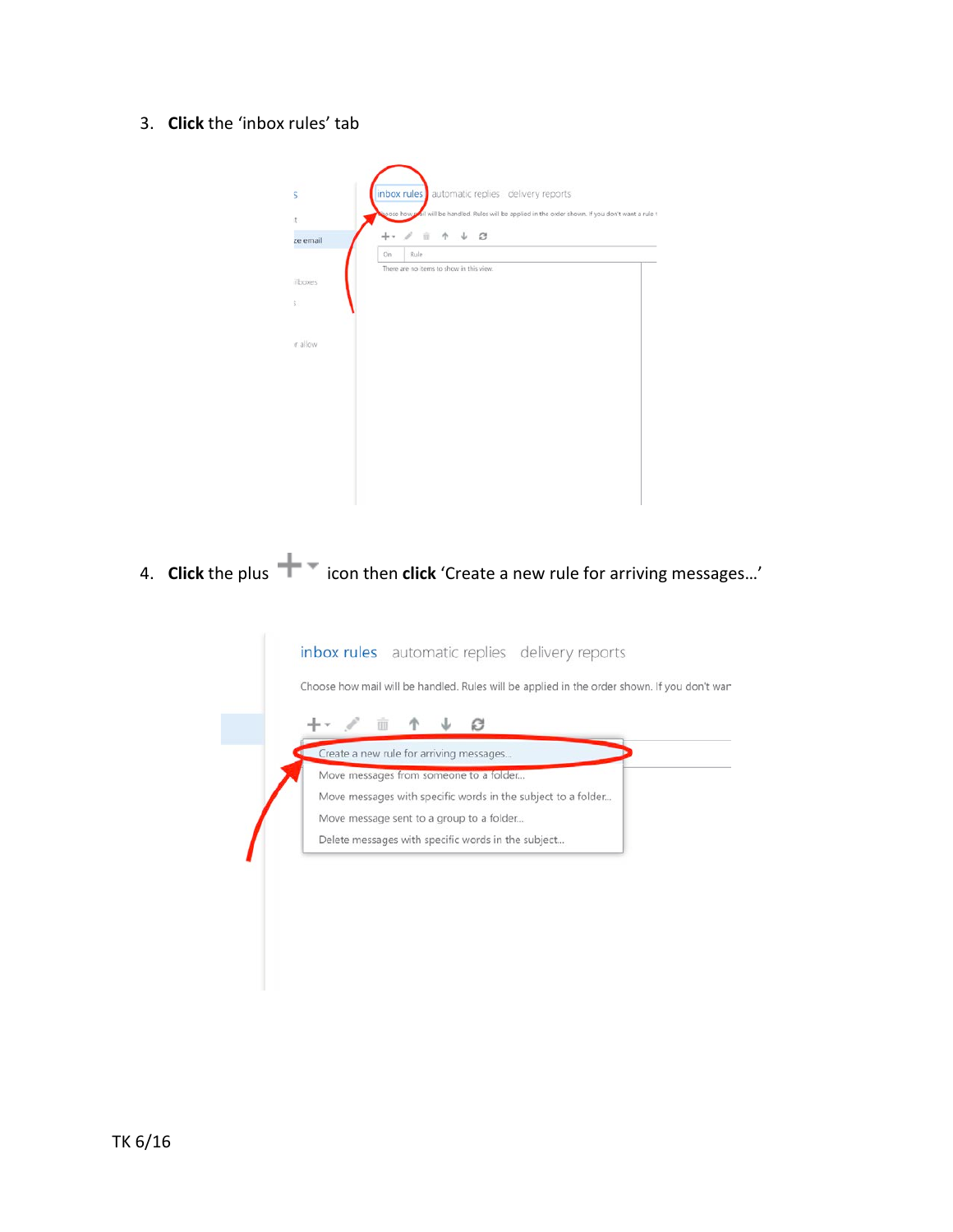5. In the 'new inbox rule' window, **enter** a rule name. 'Redirect' is the name we're using here, although you can use any name you prefer.

**Select** '[ Apply to all messages ]' in the '\*When the message arrives, and:' select box

**Select** 'Redirect the message to…' in the 'Do the following:' select box

new inbox rule

| Apply this rule                  |  |  |  |  |
|----------------------------------|--|--|--|--|
| Name:                            |  |  |  |  |
| Redirect                         |  |  |  |  |
| *When the message arrives, and:  |  |  |  |  |
| [Apply to all messages]          |  |  |  |  |
| Do the following:                |  |  |  |  |
| Select one                       |  |  |  |  |
| Select one                       |  |  |  |  |
| Move the message to folder       |  |  |  |  |
| Mark the message with a category |  |  |  |  |
| Redirect the message to          |  |  |  |  |
| Delete the message               |  |  |  |  |
| Send a text message to           |  |  |  |  |

6. You will see a popup window, in the 'To' field, **enter** the email address to which you wish to forward your CCSJ email, then **click**  $\sqrt{\ }$  OK

|       | $\checkmark$ OK $\checkmark$ CANCEL |                 |  |
|-------|-------------------------------------|-----------------|--|
|       | To 1gigdrive@gmail.com              |                 |  |
|       |                                     |                 |  |
|       | ρ<br>Search people                  |                 |  |
|       | All People Groups                   |                 |  |
| $\gg$ | MY CONTACTS                         | BY FIRST NAME Y |  |
|       |                                     |                 |  |